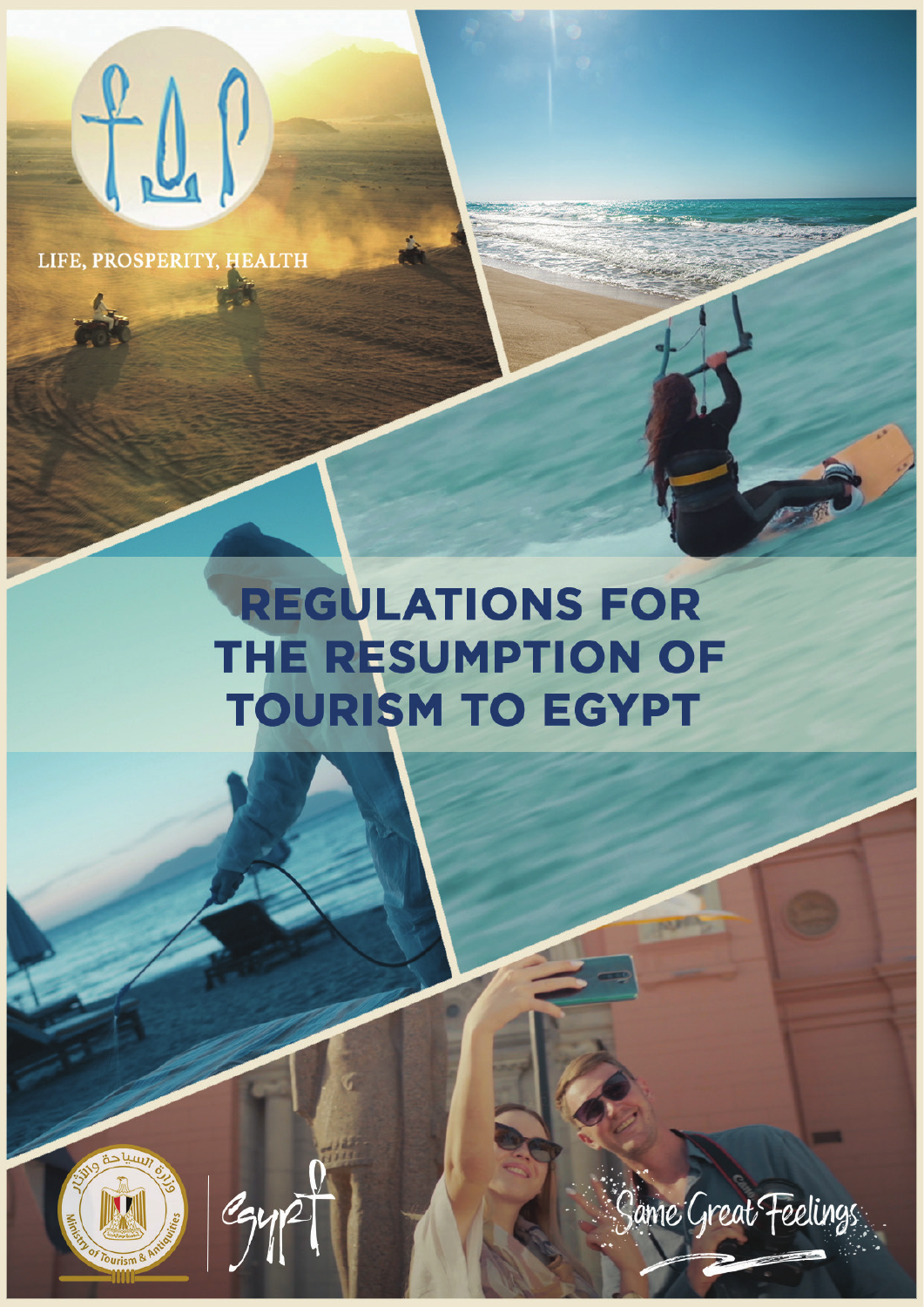| Table of Contents –                                                                                                                |                |
|------------------------------------------------------------------------------------------------------------------------------------|----------------|
|                                                                                                                                    |                |
|                                                                                                                                    |                |
| a) On-board Egyptian Airlines                                                                                                      | $\overline{5}$ |
| b) Arrival at Egyptian Airports                                                                                                    | 5              |
| <b>II. General Regulations for Hospitality Establishments,</b>                                                                     |                |
|                                                                                                                                    |                |
| <b>Operation Regulations</b>                                                                                                       | 5              |
| <b>Cleaning and Disinfection</b>                                                                                                   | 6              |
| <b>Toilets</b>                                                                                                                     | 6              |
| <b>Elevators</b>                                                                                                                   | 6              |
| <b>III. Hygiene and Safety Measures for Staff Members</b><br>of Hospitality Establishments, Archeological Sites and Museums ---- 6 |                |
|                                                                                                                                    |                |
| <b>1- Receiving Guests</b>                                                                                                         | 7              |
| <b>2- Accommodation</b>                                                                                                            | 7              |
| 3- Gym and Health Clubs                                                                                                            | 7              |
| <b>4- Swimming Pools and Beaches in Hotels</b>                                                                                     | 7              |
| <b>5- Casinos</b>                                                                                                                  | 8              |
| <b>6- Parties and Social Events</b>                                                                                                | 8              |
| <b>7- Clinics and Hospitals</b><br><b>8- Floating Hotels</b>                                                                       | 8<br>8         |
| 9- Dealing with Tourists, in Hotels, Who Test Positive with COVID-19                                                               | 8              |
|                                                                                                                                    |                |
| V. Restaurants (inside and outside Hotels) ---------------------------------- 9                                                    |                |
| 1- Dining Hall<br>2- Kitchens                                                                                                      | 9<br>9         |
|                                                                                                                                    |                |
|                                                                                                                                    | 9              |
| <b>1- Diving and Water Sports Activities</b>                                                                                       | 9              |
| 2- Desert Safari Trips                                                                                                             | 11             |
| <b>3- Cultural Tourism Activities</b>                                                                                              | 11             |
| <b>4- Tourist Commodities Shops</b>                                                                                                | 11             |
| VII- Regulations for the Means of Transportation for Tourists --------- 11                                                         |                |
| <b>VIII. Regulations for Tourist Groups</b><br>Visiting Archaeological Sites and Museums ----------------------------- 12          |                |
|                                                                                                                                    |                |
|                                                                                                                                    |                |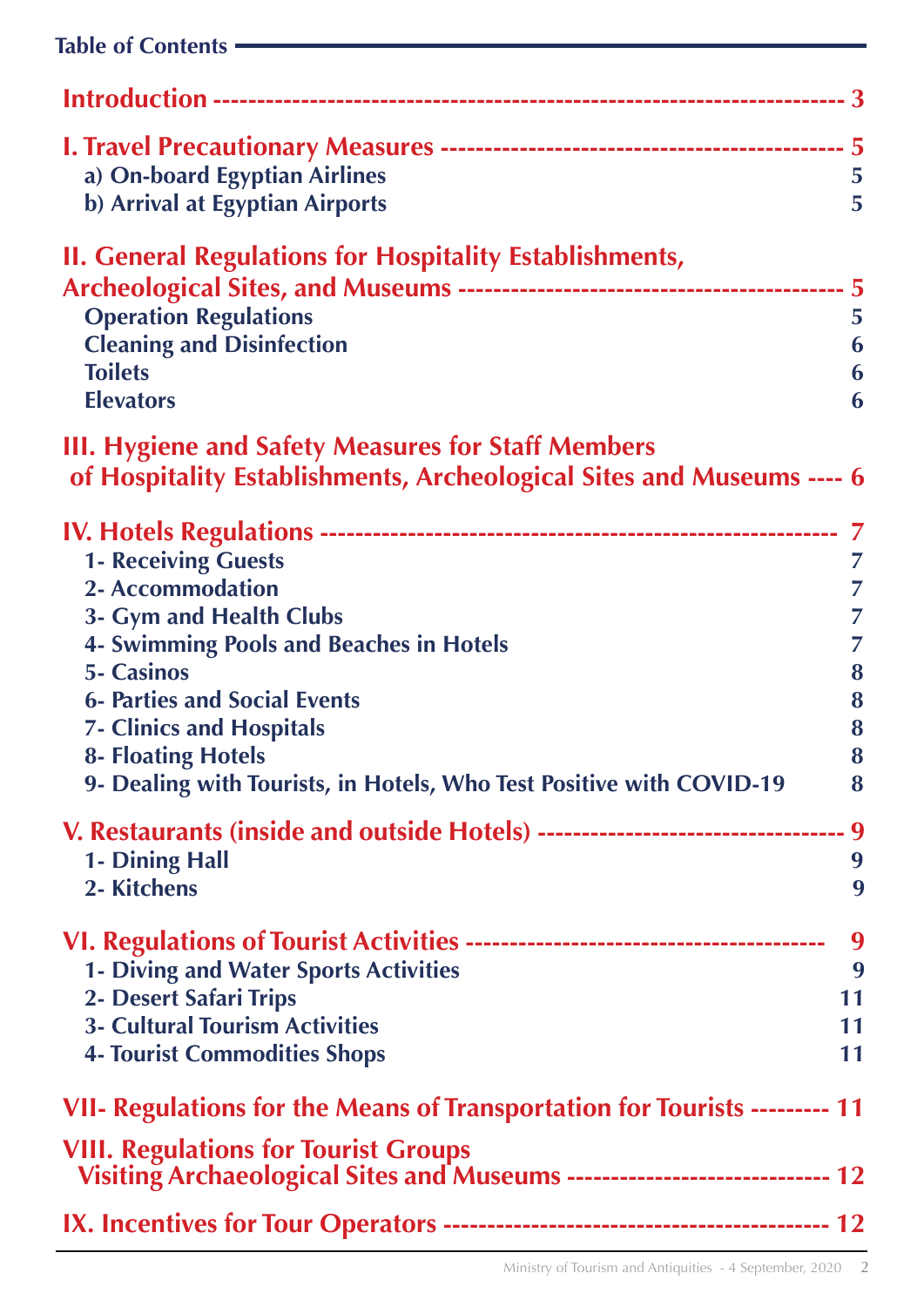

# **Introduction**

Egypt is looking forward to the safe return of inbound tourism. The Ministry of Tourism and Antiquities, in coordination with the Ministry of Civil Aviation, the Ministry of Health and Population, and the Egyptian Tourism Federation has put forward this guide for outlining the hygiene safety regulations in hospitality establishments, tourism activities, archeological sites, museums, airports and onboard Egyptian aircrafts

After the abrupt halt of international tourism and travel due to the spread of COVID-19 worldwide, the Egyptian Government set Hygiene Safety Regulations in compliance with the recommendations of the World Health Organization (WHO), and a "Hygiene Safety Certificate" has been approved as a pre-requisite for hospitality establishments, tourism activities, archeological sites and museums to resume their operations and receive visitors

Egypt has set a timeline for resumption of tourism in light of the newly set regulations. This was preceded by complete disinfection of all hospitality establishments (hotels and restaurants), archeological sites and museums, conducting necessary training and awareness programs for employees and workers in the tourism sector.

On May 15, 2020, Egypt started to gradually re-open hotels and resorts that have obtained the "Hygiene Safety Certificate", to receive domestic tourism, with a maximum **2020.** 2020 **2020**. **2020**. The occupancy rate was then increased to 50% on **June 1, 2020**. On June 27, 2020, Egypt started to gradually re-open touristic restaurants that have obtained the "Hygiene Safety Certificate" with a maximum occupancy rate of 25% and to close at 10 pm. On July 25, the occupancy rate of touristic restaurants was increased to 50% and they were allowed to work until midnight.

In cooperation with the Tourism Chambers and international consulting firms specialized in the field of hygiene, MoTA conducts regular inspections of certified hospitality establishments to ensure efficient implementation of the set regulations.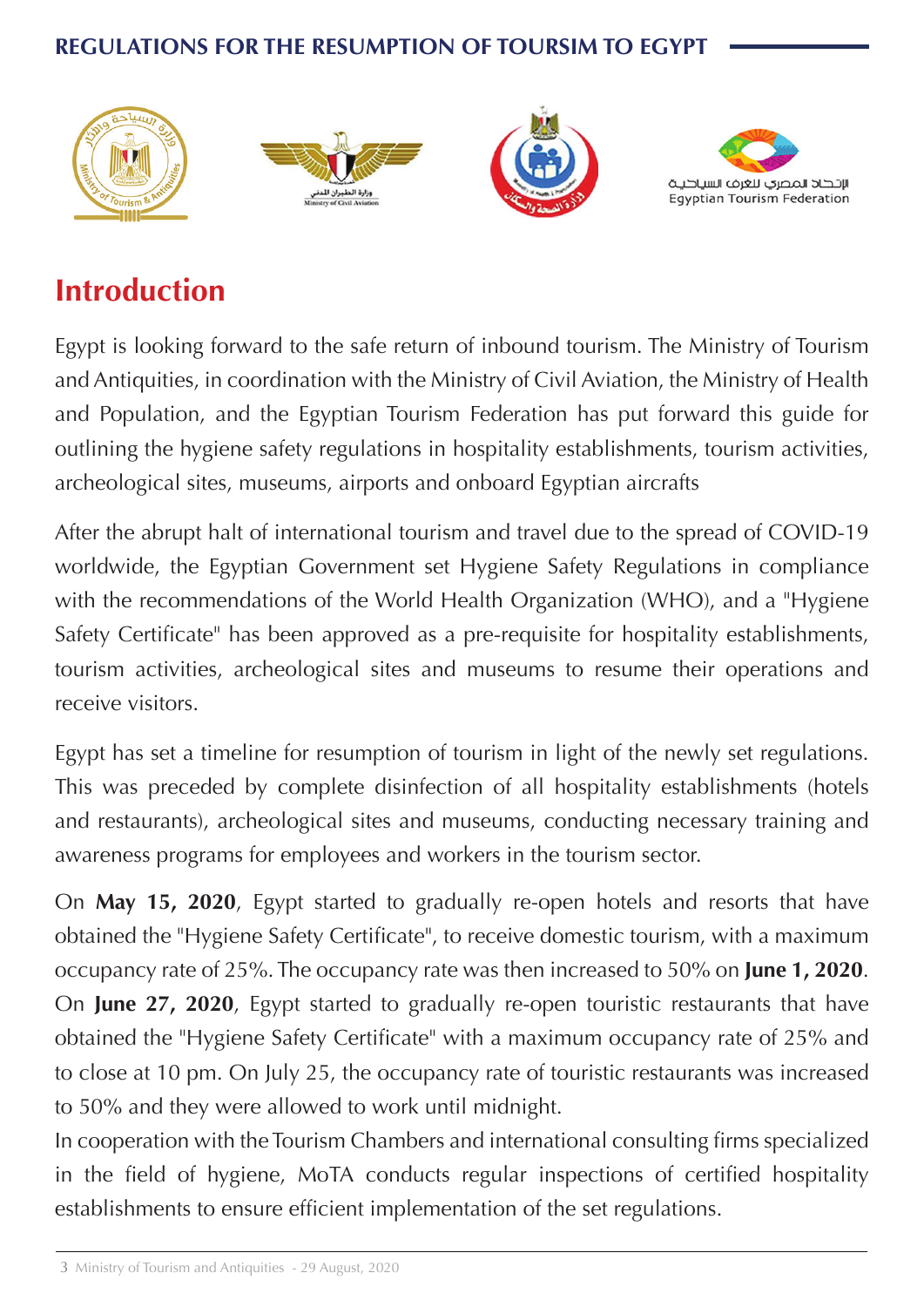As of **July 1, 2020**, Egypt received inbound tourism in certified hotels and resorts located in coastal governorates (Red Sea, South Sinai and Matrouh) with maximum occupancy rates of 50%. Those three governorates have had excellent epidemiological results, in addition to having equipped hospitals (public and private). Hurghada and Sharm El-Sheikh airports have received tourists from Ukraine, Belarus, Hungary, Serbia, Switzerland, Poland, Romania and London.

As of July 1, 2020 museums and archeological sites re-opened after being closed since the March  $23$ ,  $2020$ .

Cultural Tourism to Egypt resumed as of 1 September, 2020.

Regulations for the resumption of Tourism to Egypt mentioned herewith are subject to regular review and update in light of new developments. Regular updates will be

available on the following link: http://egypt.travel/en/files

On June 18, 2020, the World Travel and Tourism Council WTTC granted Egypt its specially designed Safe Travel Stamp, which will allow travellers and other travel and tourism stakeholders to recognise destination authorities and companies around the world that have implemented health and hygiene protocols that are aligned with WTTC's Safe Travels Protocols.

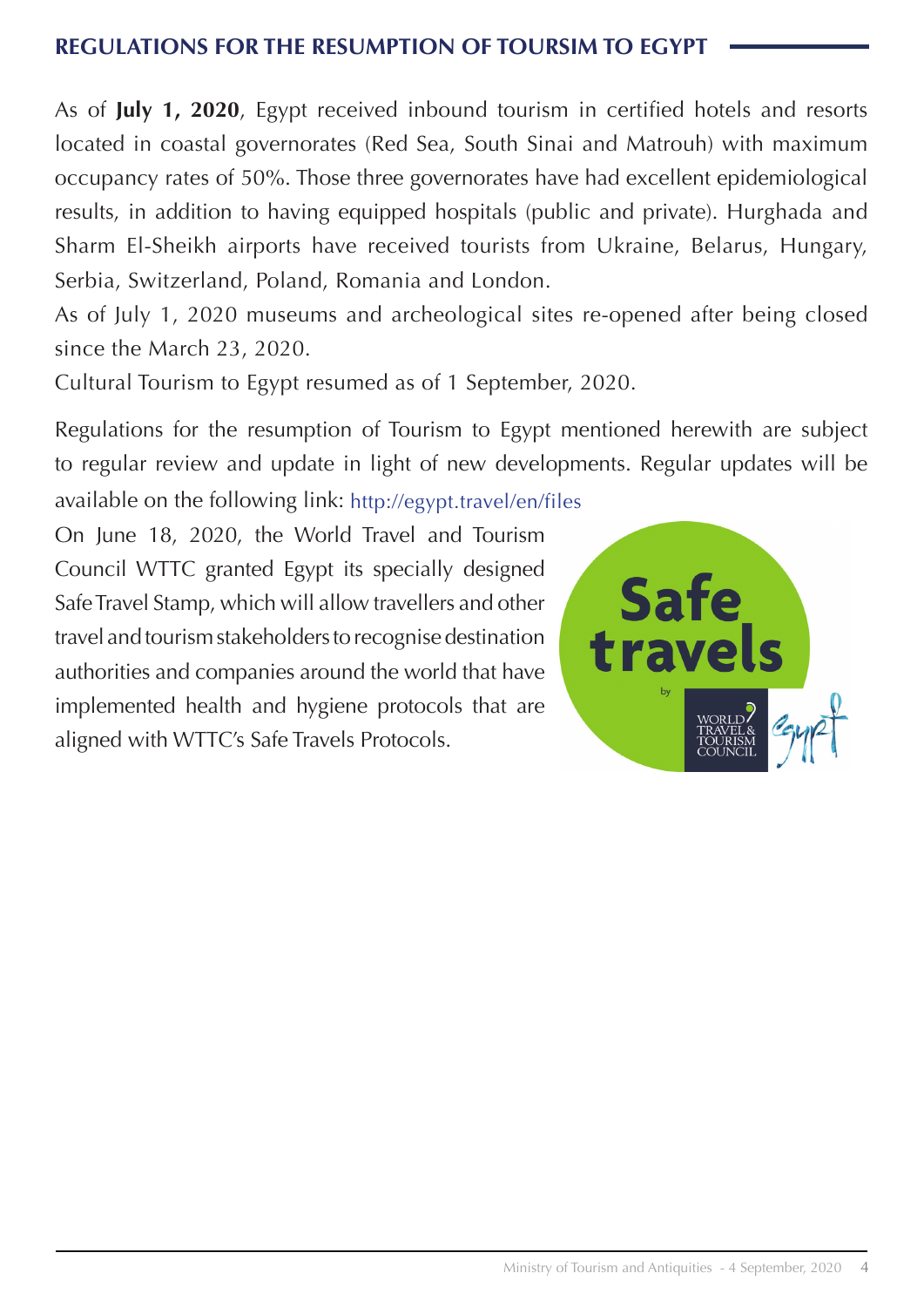#### **I. Travel Precautionary Measures**

- Starting September 1, 2020, all travelers arriving to Egypt are required to submit a recent negative PCR test result certificate for COVID-19 done in the source country within a maximum of 72 hours prior to travel date
- Only travelers arriving to Sharm El-Sheikh, Taba, Hurghada, and Marsa Allam International Airports, who don't have a recent negative PCR test result certificate for COVID-19, can do the PCR test upon arrival to one of the four mentioned airports (tests are conducted by representatives of the Egyptian Ministry of Health and Population (at a cost of 30 USD or the equivalent in other currencies).
- Travelers are allowed to leave the airport immediately after doing the PCR test and check in at their booked hotel. Hotels will quarantine guests who test positive for COVID-19 in separate rooms, covering the costs of lodging, food and soft drinks until their departure.

# **a) On-board Egyptian Airlines**

- Aircrafts are rigorously disinfected before each flight.
- Wearing face masks inside the aircraft is mandatory (passengers and flight attendants).
- Only dry meals and canned drinks are served.
- Universal Protection Kits containing disinfectants, gloves, and face masks are made available (with spare quantities with the flight crew).
- Distribution of printed publications (newspapers, magazines, etc...) is prohibited onboard.
- A specific area is allocated in the aircraft for passengers with chronic diseases who are unable to wear the face mask for long periods of time.
- The last two rows in the aircraft are allocated to passengers showing symptoms of illness during the flight. A flight attendant will be assigned to attend on them and a separate toilet for their use.

# **b**) Arrival at Egyptian Airports

- Regular sterilization and disinfection of airports is carried out.
- Employees and staff members are to follow all health and safety regulations.
- Wearing face masks is mandatory inside all airport facilities.
- Physical distancing is to be maintained.
- Temperature of all travelers and airport staff is to be checked.
- Disinfection of luggage before being placed on the luggage conveyor belt.

# **II. General Regulations for Hospitality Establishments, Archeological Sites, and Museums**

#### **Operation Regulations**

• Obtaining the "Hygiene Safety Certificate" given by the Ministry of Tourism and Antiquities in coordination with the Ministry of Health and Population and the relevant Tourism Chamber, and complying with the new set regulations, are prerequisites for hospitality establishments to operate.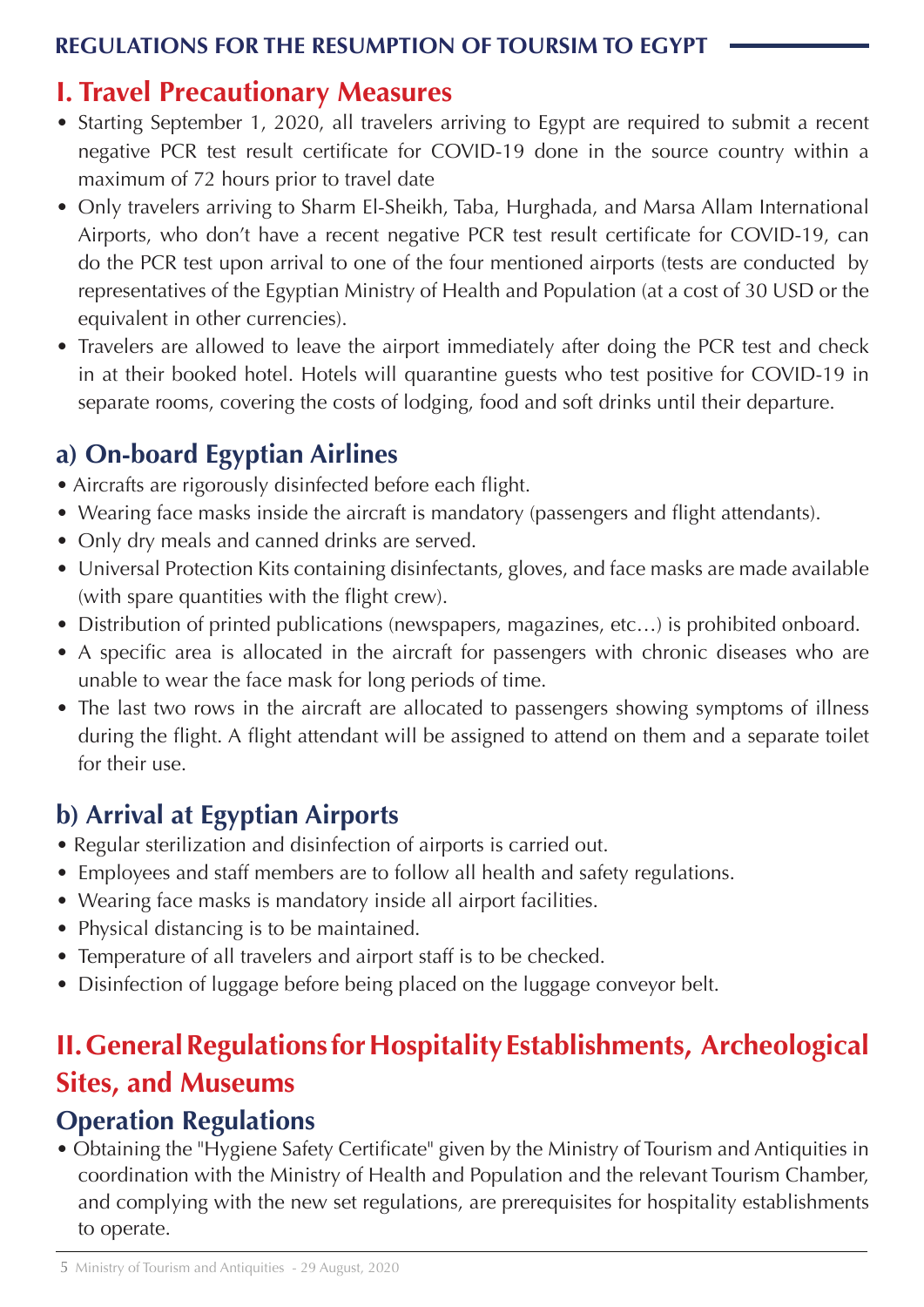- Regular monitoring of hospitality establishments will be carried out by joint committees between the Ministry of Tourism and Antiquities, the relevant Tourism Chamber, and international consulting firms specialized in the field of hygiene.
- Violating any of the set regulations will result in the suspension of the establishment's license.
- The manager of the hospitality establishment will sign a declaration of commitment to the set regulations, and any violation will result in severe penalties.
- Information of the hygiene and safety regulations will be made available to all guests and visitors of the establishment

#### **Cleaning and Disinfection**

- Regular disinfection of all public places and all touch points is carried out.
- Hand sanitizers are provided in all places.
- Regular cleaning of furniture and fabrics in hotels and tourism establishments is carried out.
- Proper ventilation is maintained, in addition to compliance with the requirements of the Ministry of Health and Population regarding central air conditioning.
- Safe disposal of waste according to the guidelines of the Ministry of Health and Population, and the Ministry Environment is a must.
- Disinfection of laundry sinks is carried out daily.

#### **Toilets**

- Regular disinfection of toilets and all touch points and is carried out.
- Proper ventilation is maintained.
- Sanitizers and liquid soap are constantly available.
- Only paper towels are provided.
- Only trash cans with foot pedals are provided.

#### **Elevators**

- Physical distancing inside elevators is maintained with floor signs.
- Elevator attendants and guests must wear face masks inside the elevator.
- Regular disinfection of elevators and all touch points inside it is carried out.

# **III. Hygiene and Safety Measures for Staff Members of Hospitality Establishments, Archeological Sites and Museums**

- Hospitality establishments operate with a maximum of 50% of their total workforce (until further notice).
- Staff members in coastal governorates are quarantined after returning from their leave and there is an interval of at least (60) days between leaves.
- Staff members will have their temperatures checked daily.
- Separate housing is provided for staff members of the hotel, taking into consideration physical distancing, and providing isolation areas for suspected or confirmed COVID-19 cases among staff members (mild cases only).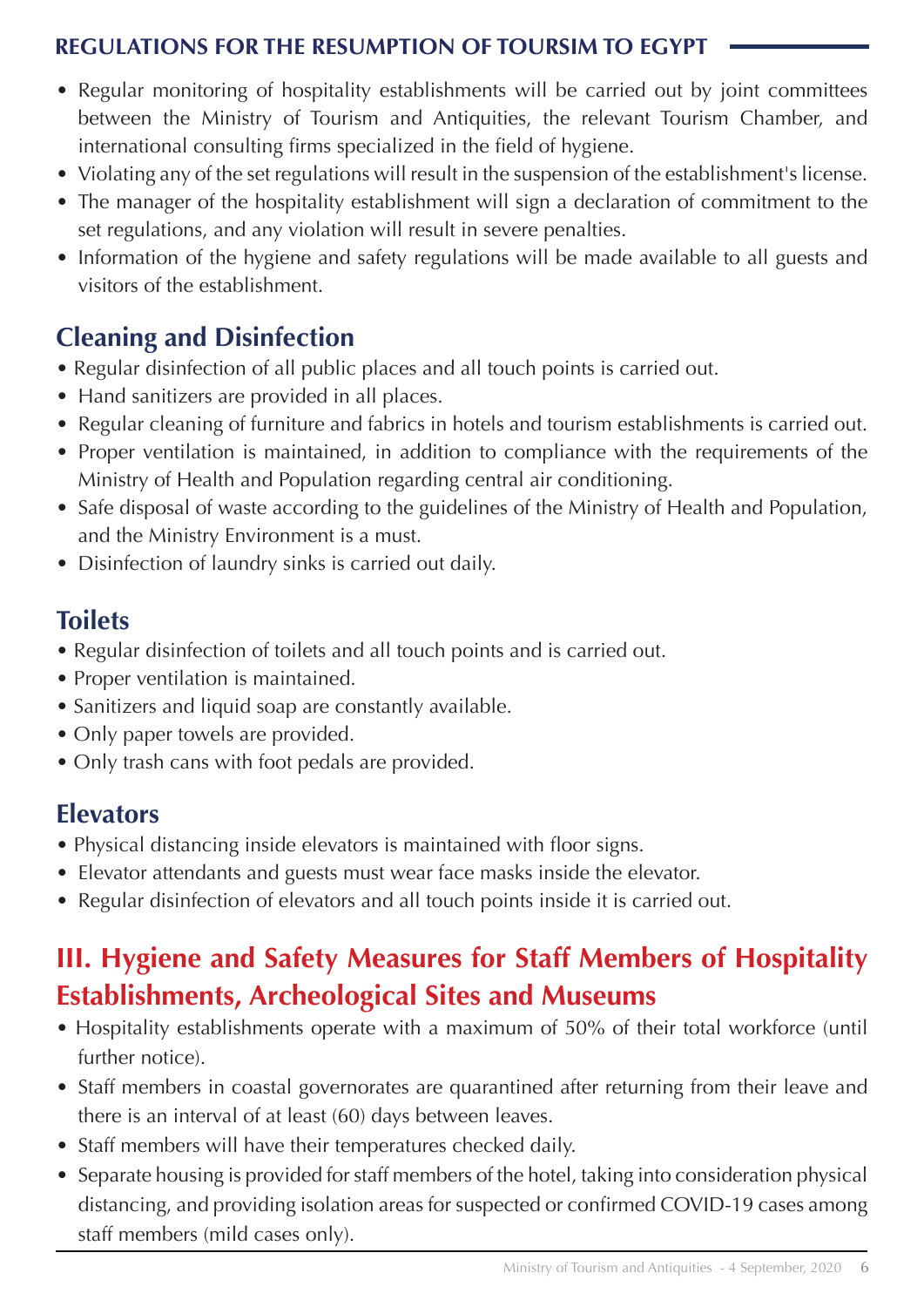- Staff members with contagious or chronic diseases are not to be employed.
- Staff members are trained and educated on symptoms and preventive measures of COVID-19.
- The hotel management should be immediately notified in case any staff member or guest shows symptoms of COVID-19.
- Staff members are provided with personal protection equipment (including sanitizers,  $masks, etc...$ ).
- Wearing face masks during working hours is mandatory.

# **IV. Hotels Regulations**

#### **1- Receiving Guests**

- Guests will have their temperatures checked every time they enter the hotel.
- Luggage is disinfected before check-in.
- Floor signs are placed to maintain physical distancing.
- Electronic payment is encouraged.

## **Accommodation 2-**

- Room capacity is 2 adults  $+ 2$  children (less than 12 years old).
- Personal Protection Kits (containing personal protective equipment such as masks, gloves, and hand sanitizers) are provided in rooms for each guest.
- Rooms are disinfected and properly ventilated for 12 hours between check-out and check-in.
- Rooms and bathrooms are properly ventilated and disinfected daily.
- Furniture and fabrics are disinfected using steam machines.
- Linens and towels are washed at high temperatures.

# **3- Gym and Health Clubs**

- Touch points and surfaces are cleaned and disinfected regularly, and equipment are adequately spaced.
- Showering is not allowed in the gym or health club.
- Use of Jacuzzi, sauna, steam, and massage services is suspended until further notice.

## **4- Swimming Pools and Beaches in Hotels**

- Swimming pools and beaches are open for guests.
- Regular disinfection of swimming pools is carried out.
- Cleansing the area around the beach and pool (including tables, deck chairs, sunbeds, etc...) after every use, as well as before and after operating hours is carried out.
- Sunbeds are placed 2 meters apart.
- Beach and pool towels are delivered to rooms.
- Recreational activities on beaches and at swimming pools are reduced.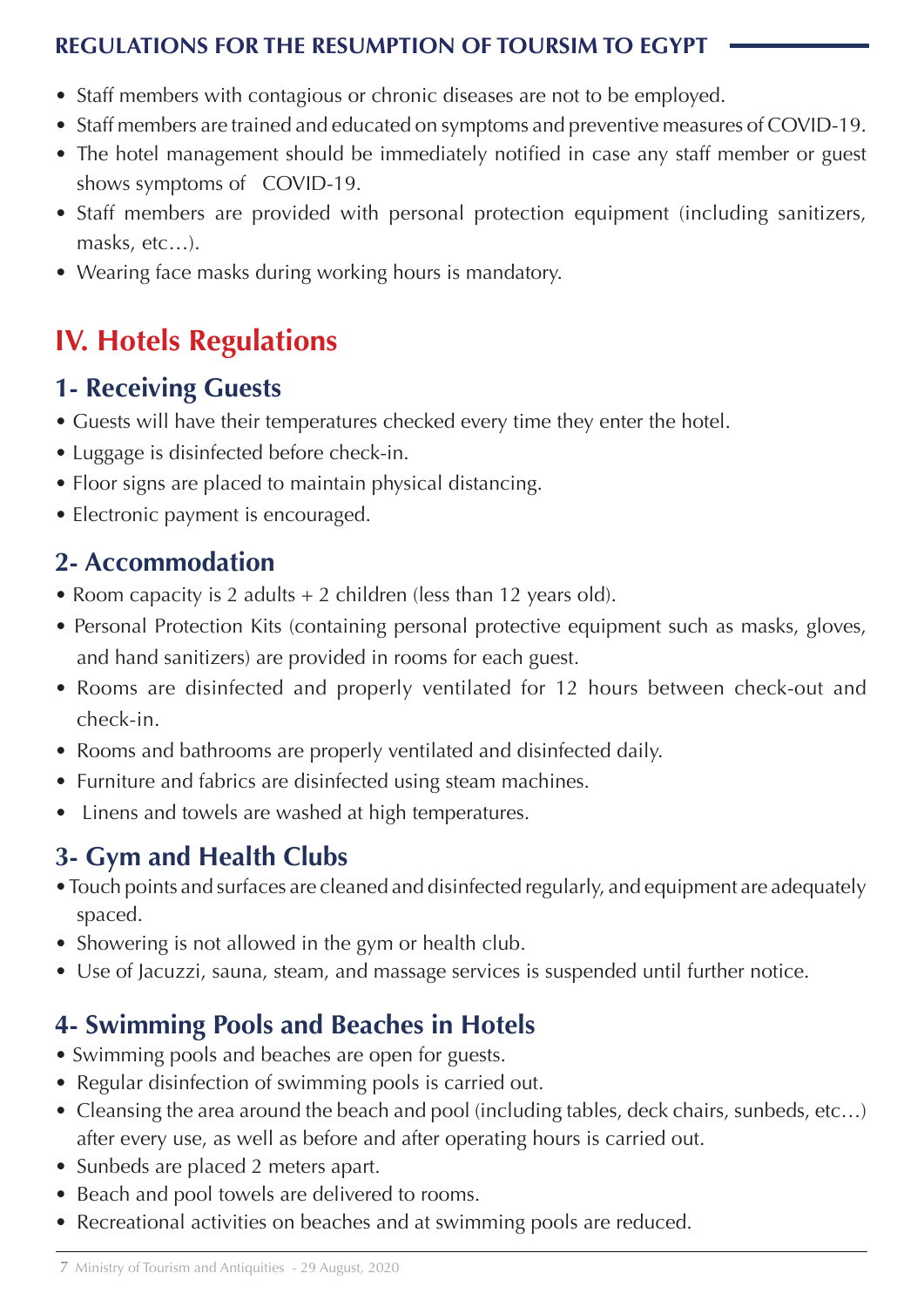#### **Casinos 5-**

• Casinos inside hotels are allowed to operate at 50% of their total capacity, maintaining regular disinfection of the area and all touch points, providing personal protection equipment to guests and ensuring safe physical distancing.

#### **6- Parties and Social Events**

• Parties, social gatherings and events are not allowed in hotels.

## **7- Clinics and Hospitals**

- Hotels have an on-call doctor and a clinic.
- Well-equipped hospitals (public and private) are in close vicinity.

## **8- Floating Hotels**

Floating Hotels are not allowed to operate any Nile Cruises before the beginning of October 2020.

# **9- Dealing with Tourists, in Hotels, Who Test Positive with COVID-19**

- Tourists should notify the hotel management or doctor immediately in case they show any symptoms of COVID-19.
- Hotel management is to report any positive case detected to the Ministry of Health and Population.
- A designated floor in every hotel (or area within the vicinity) is allocated for the quarantine of minor, non-critical or suspected cases.
- The hotel will cover the cost of lodging, food and drinks of the minor and non-critical cases of tourists testing positive with COVID-19.
- Rooms occupied by guests who test positive with COVID-19, will undergo deep cleaning and disinfection, without ordering the hotel into quarantine.
- Critical cases of tourists testing positive with COVID-19 are taken to the hospital.
- The Ministry of Health and Population will cover the cost of medication and treatment of tourists testing positive with COVID-19 until their full recovery.
- Close contacts sharing room with the positive case will undergo a free medical examination by the Ministry of Health and Population, and should adhere to all the precautionary measures. They are allowed to stay at the hotel with no extra charges (should they wish to).
- Tourists testing positive with COVID-19 and wish to travel back to their source country do so at their own responsibility. They should coordinate with their travel agent and take all the precautionary measures set by the Ministry of Health and Population.
- Tourists testing positive with COVID-19 can take an alternative flight in coordination with their travel agent in case of arrival on charter flights. In case of arrival on Egyptian airlines, the alternative flight will be provided (on the same airline initially booked) with no penalty.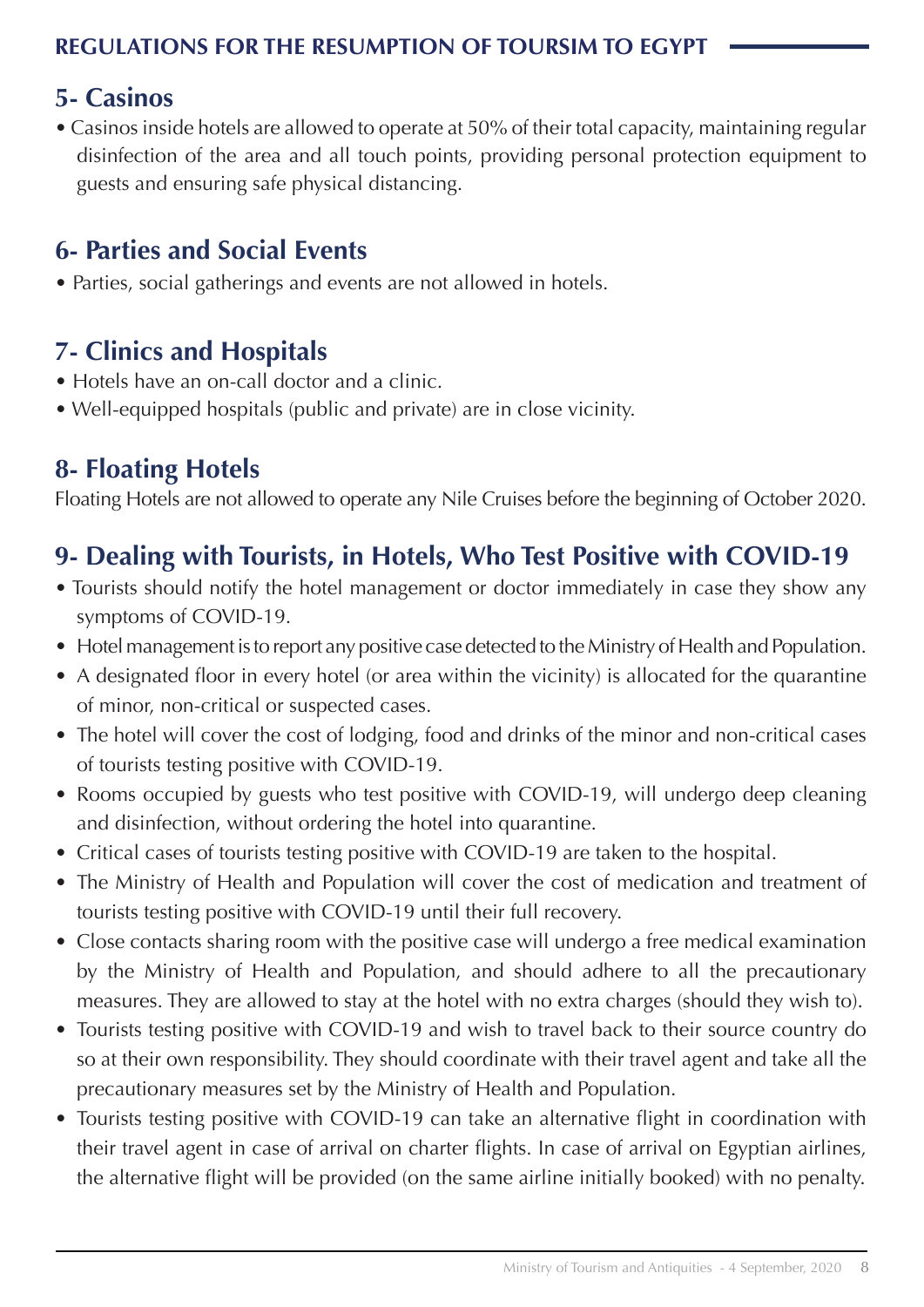# **V. Restaurants (inside and outside Hotels)**

#### **1- Dining Hall**

- Queuing at the entrance is reduced by pre-booking (via electronic applications, telephone, or other means).
- Temperature of every guest is checked before entrance.
- Electronic payment is encouraged.
- "Open Buffet" is not allowed. "Served Buffet" is allowed keeping safe physical distancing.
- Tables are placed 2 meters apart, with 1 meter between people on the same table with a maximum of 6 per table.
- Using disposable cutlery (as much as possible).
- Hand sanitizers are placed on tables.
- Fabric table cloth is changed and thoroughly washed after each use.
- Shisha is prohibited.
- Parties and social events are not allowed in restaurants.
- Kids areas are closed.
- Take-away service is allowed maintaining physical distancing. Customers' presence is limited only to order, pay, and then wait outside the restaurant for their order.

#### **Kitchens 2-**

- Kitchens are thoroughly cleaned, properly ventilated, and disinfected on a daily basis.
- Physical distancing between kitchen workers is maintained.
- Workers should adhere to all hygiene standards (wearing face masks and gloves, and consistently washing hands with soap and water).
- International food safety and quality standards are adhered to.
- Only trash cans with foot pedals are used.

All of the above operating regulations of hotels and restaurants also apply to Eco-lodges.

# **VI. Regulations of Tourist Activities**

#### **1- Diving and Water Sports Activities**

#### **Staff) A**

- All staff members are trained and educated on symptoms and necessary preventive measures related to COVID-19.
- Temperature of staff members is checked daily.
- Wearing face masks is mandatory.
- Wearing gloves is a must for all employees working in the cleaning and hygiene department, kitchen, tanks filling station, maintenance and cleaning of the diving gear.
- The interval between vacations for each worker is at least 60 days.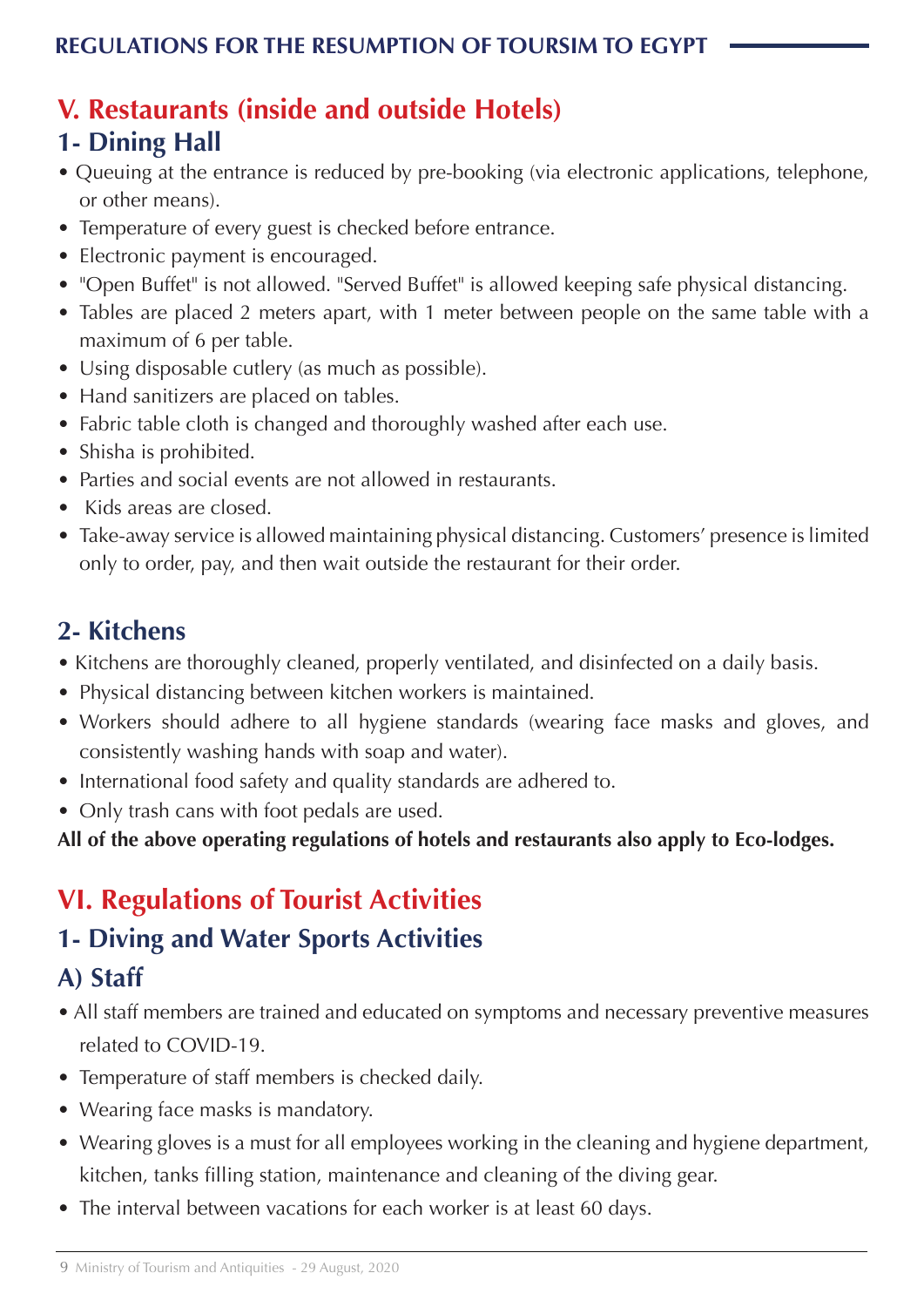## **B) Dive, Snorkeling and Water Sports Centers**

- Hand sanitizers are provided.
- Disposable pens are used.
- Only staff members and divers are allowed on board.
- Electronic and online payments are encouraged.
- Tables are placed 2 meters apart and chairs are placed 1 meter apart inside training rooms.
- Customers are encouraged to use their own diving and snorkeling gears.
- Regular cleaning of surfaces and touch points is carried out using Sodium Hypochlorite, Oxygen Peroxide and alcohol at 70% concentration.
- Multilingual instructional posters for COVID-19 prevention and precautionary measures are placed in different areas.
- A registry of customers and crew onboard is kept.

## **C**) Disinfecting Diving, Snorkeling and Water Sports Gear and Equipment

- All equipment (regulator, mask and snorkel, BCD and diving suit) are disinfected by soaking them in water containing 10% chlorine-containing bleach by adding a quarter cup of chlorine bleach to 4.95 liters of water. If the chorine-containing bleach is 5% concentration ratio, add a half cup of chlorine bleach to 4.9 liters of water.
- All gears are cleaned, sanitized and disinfected after every single use. Used equipment that have not been cleaned are kept separate from the clean ones.
- Water sports operations should exchange the equipment frequently to avoid use of the same .equipment
- Customers should not share their gear with others, and they are responsible for cleaning their own gear.
- Equipment used in water sports activities such as in kite surfing, wind surfing, parasailing and water skiing are washed with water and left to dry in the sun for over 1 hour.

#### **D) Onboard of Safari or Daily Boats**

- Boats are allowed to operate at 50% of their total guest capacity.
- Guests' temperatures are checked before embarking.
- Wearing face masks is obligatory.
- Regular cleaning of surfaces and touch points is carried out using chlorine-containing bleach "Sodium hypochlorite", Hydrogen peroxide and alcohol with a 70% concentration ratio.
- Customers are encouraged to use their own towels, cutlery and tableware onboard.
- Disposable cutlery is used.
- Physical distancing is maintained while going in and out of the water. It is not allowed to have more than two people on the stern platform (lower back deck).
- First-aid kits, antipyretics and adequate protective equipment are provided.
- Ordering food onboard is from a set menu (kitchens onboard will follow the above mentioned regulations).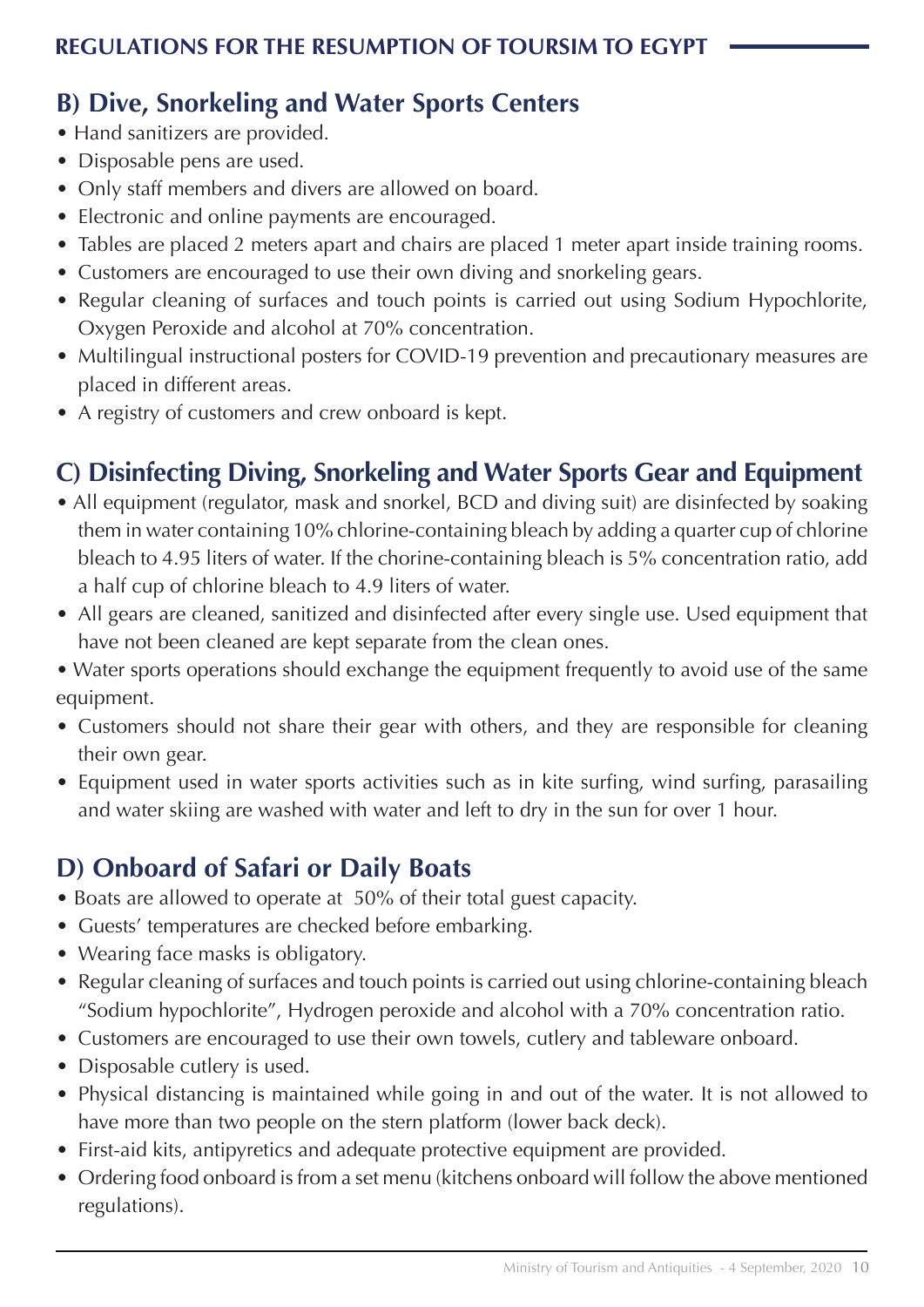#### **E) Precautionary Measures When a Positive COVID-19 is onboard a Safari Boat or "Liveaboard"**

- One cabin is allocated onboard all boats for quarantine, avoiding the cabin where the boat emergency exit is located at the bottom of the "liveaboard".
- If any guest or worker shows any COVID-19 symptoms, they should inform the boat crew and isolate themselves in the designated quarantine cabin immediately.
- Use of ACs inside the boat cabins is minimized in order to allow fresh air to circulate regularly.

#### **2- Desert Safari Trips**

- Operating at 50% of the total capacity, maintaining regular disinfection of the vehicles used and all touch points, providing personal protection equipment to customers and staff, and ensuring safe physical distancing.
- Wearing face masks is required for customers and staff.
- Allowing only canned drinks and meals that are pre-prepared in establishments that acquired the "Hygiene Safety Certificate".

#### **Activities 3- Cultural Tourism Activities**

• All types of tourism activities, related to cultural tourism (hot air balloons, Feloukas, sail boates..) will operate with a maximum of 50% of their total capacity and abide by hygiene and safety regulations regarding staff, disinfection and safe physical distancing.

#### **4- Tourist Commodities Shops**

- Gloves and face masks are provided to customers and disposed of safely.
- Floor signs are placed to maintain physical distancing.
- Signs instructing clients not to touch the exhibits are placed inside the shop.

# **VII- Regulations for the Means of Transportation for Tourists (Bus, Limousine, Golf Cars)**

- All means of transportation for tourists will operate with a maximum of 50% of their total capacity; leaving a vacant seat next to each passenger on the bus and in golf cars, with a maximum of two passengers in a limousine.
- Passengers and drivers are required to wear face masks at all times during the journey.
- Disinfectants and hand sanitizers are provided; thorough cleaning, disinfection and proper ventilation is carried out before and after each trip.